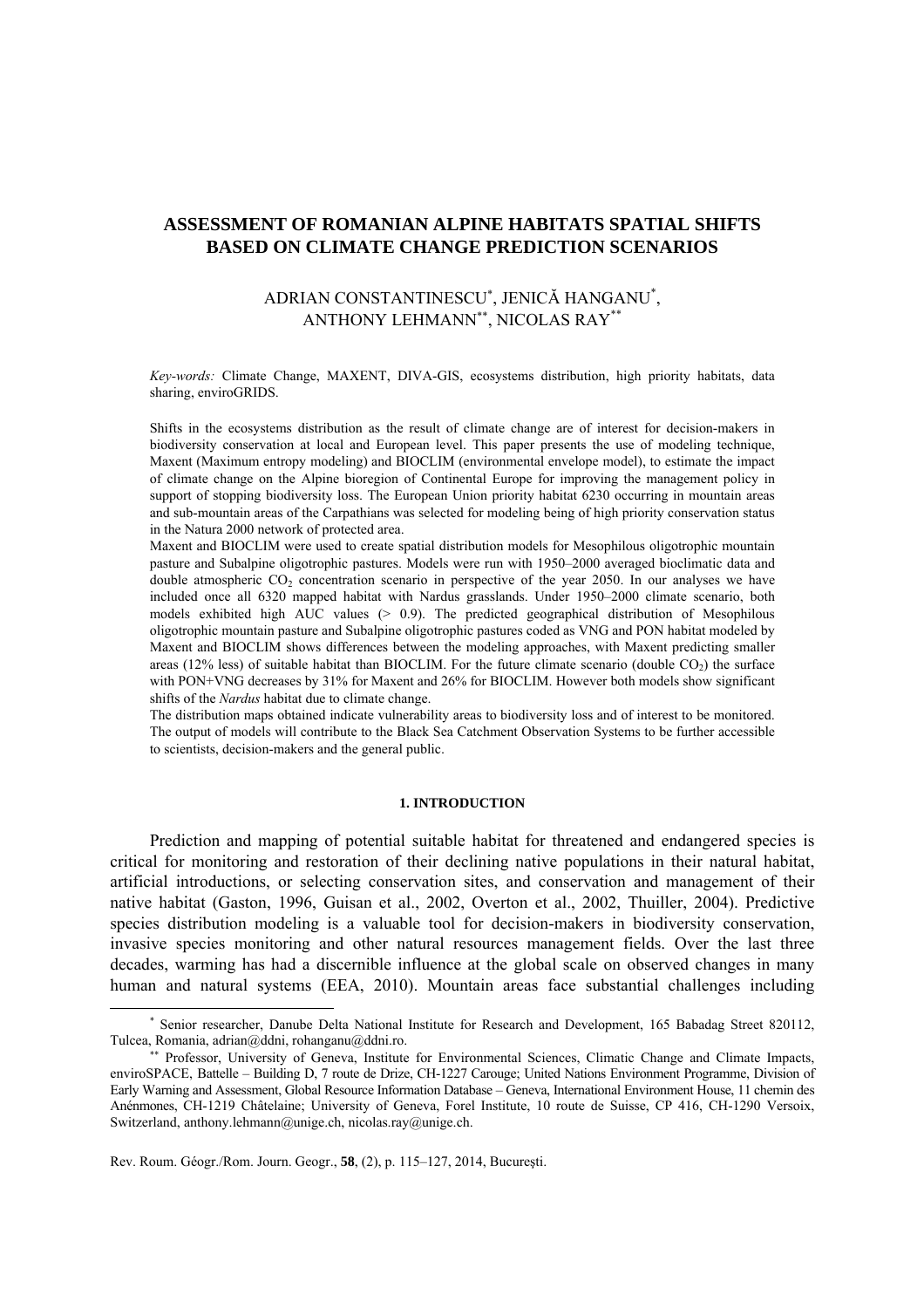reduced snow cover, potential negative impacts on winter tourism and extensive species loss (EEA-JRC-WHO, 2008). It is envisaged that dedicated adaptation measures by Europe is urgently needed to build resilience against climate impacts (EC, 2009<sup>c</sup>). However, the EU White Paper on adaptation recognizes that limited knowledge is a key barrier and calls for a stronger knowledge base. The creation of a European clearinghouse on climate change impacts, vulnerability and adaptation with the aim to enable and encourage the sharing of information and good adaptation practices between all stakeholders is foreseen (EEA, 2010). The EEA report also concluded that improving monitoring and enforcement of sectoral and environmental policies will (i) ensure that environmental outcomes are achieved, (ii) give regulatory stability, and (iii) support more effective governance.

The aim of our work is to contribute to a better understanding of the stability and dynamics of alpine habitats, together with filling the need for knowledge and data in support of adequate conservation planning, monitoring and management. Our goal was to estimate the extent of the *Nardus* habitat in the Alpine region of the Carpathians, its spatial trend, and its vulnerability under changing climate. We produced occurrence and prediction maps that may be of use to be further integrated into a broader and holistic analysis of such vulnerable habitats. Species-rich *Nardus* grasslands was selected for modelling, being of high priority conservation status of Natura 2000 network of protected areas. This is one of the most widespread habitats in the EU, occurring in 24 Member States and 6 different bioregions. This habitat includes a huge variety of sub-types, which may be found in very different ecological situations (Galvánek D. & Janák M., 2008). An major proportion of its area is located within the Alpine bioregion (Alps, Pyrenees and the Carpathian).

The estimated surface of *Nardus habitat* in the Natura 2000 sites of the Alpine Bioregion of Europe is 80,703 ha (Galvánek D. & Janák M., 2008.), showing no data for Romania. Here it was estimated that the grassland area, dominated by *Nardus* stricta L., covers 200,000 ha (Samuil Costel & Vîntu Vasile, 2012). From our mapping inventory under the PIN MATRA (Programme International Nature Management, Dutch Ministry of Agriculture, Nature and Food Quality and Ministry of Foreign Affairs) and *Nardus* projects (Sârbu et al., 2004 and Hanganu et al., 2010) species-rich *Nardus* grasslands is covering 28,841 ha, most of them located in the Natura 2000 areas of the Carpathians, out of which 5,634 ha in the high Alpine area (over 1,800 m a.s.l.). In this habitat were found 123 plant species with high conservation status. As not all area were covered by the inventory, the real occurrence of the high Alpine *Nardus* habitat was assumed to be much larger. In the study we describe here, we are trying to assess the potential of this habitat now and under climate changes. We are testing two well-known methodologies (BIOCLIM and MAXENT) to model habitat potential distribution.

## **2. MATERIALS AND METHODS**

### **2.1. Modeling techniques**

For predicting of the potential distribution of "Species-rich *Nardus* grasslands" due to climate changes we use the Maximum Entropy Distribution Modeling Approach (MAXENT, software http://homepages.inf.ed.ac.uk/s0450736/maxent.html) that estimates the probability distribution for a species occurrence based on environmental constraints. We used also an environmental envelope model (BIOCLIM) using DIVA-GIS (Hijmans et al., 2012). We predicted the future habitat distribution based on a doubling of atmospheric carbon dioxide levels, which was made using an atmospheric general circulation model designed for climate research (CCM3) developed by USA National Centre for Atmospheric Research, Colorado (Govindasamy S. et al., 2003).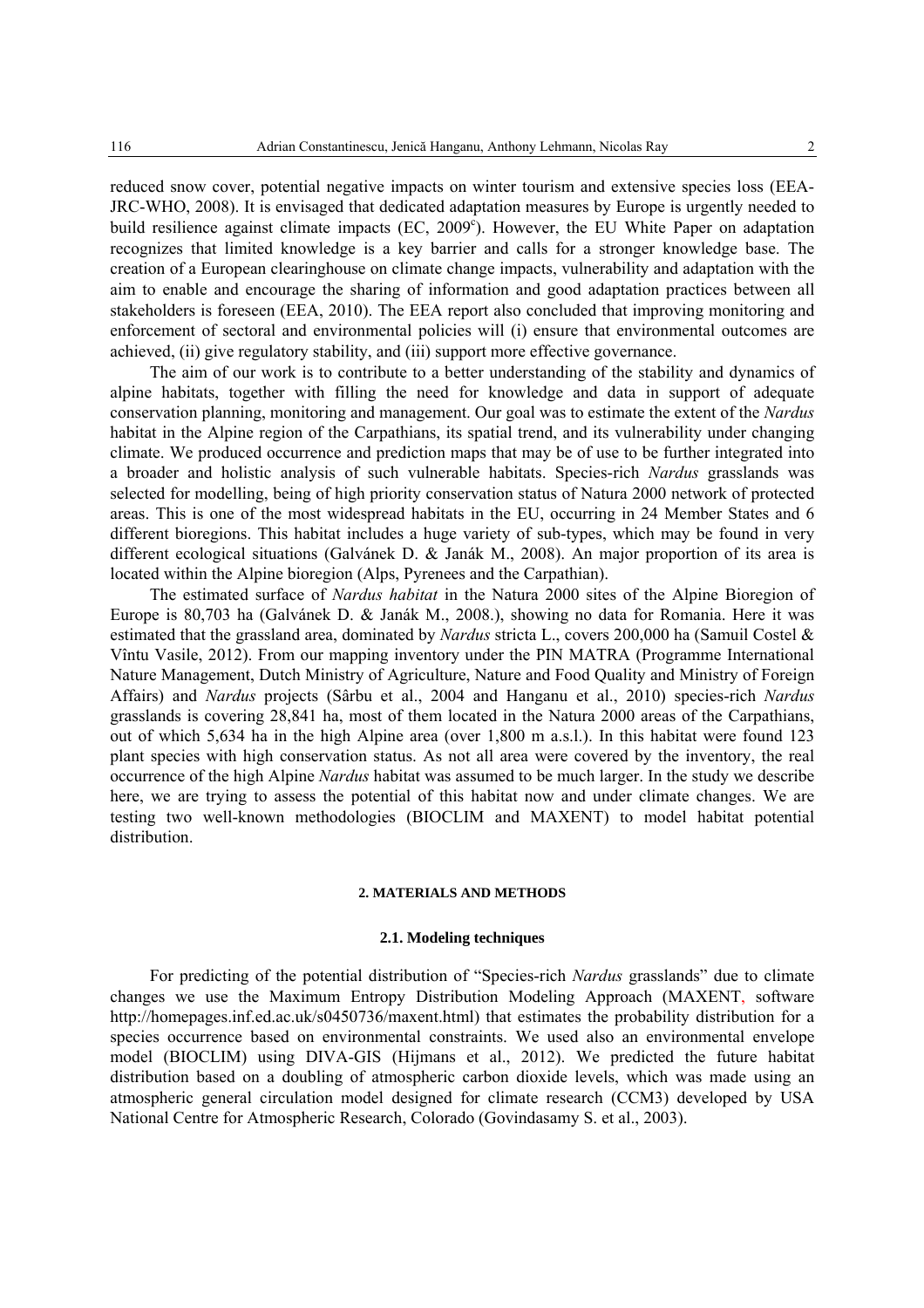Maxent (Phillips et al., 2006, Pearson 2007) is a maximum entropy distribution modeling approach that estimates the probability distribution of species (described by present field database) based on environmental constraints. BIOCLIM using DIVA-GIS software is an environmental envelope model which built a climatic envelope within which a species is likely to be found. The climatic envelope is made using the occurrence of minimum and maximum species values for each climatic variable. The models are using biodiversity data (grassland alliances) and environmental data (bioclimatic variables). Model outputs give pixel values in percent and percentiles, where higher values are more suitable habitat. These models do not specify at what output threshold values probability a pixel becomes a suitable habitat. Therefore, a threshold of model prediction was used at which true positives and negatives are maximized while false positives and negatives are minimized.

### **2.2. Biodiversity data**

Our input biodiversity dataset showing the occurrence of grassland alliances polygons was extracted from GIS Grassland database of Romania that was built from the national grassland inventory (PIN MATRA, 2004, NARDUS, 2010). The area mapped within the two projects covers 650,000 ha distributed by four Black Sea basin bioregions (Alpine, Continental, Pontic and Steppic) and includes 151,149 plant species records. Species-rich *Nardus* grasslands pastures (Habitat 6230) cover 28,841 ha on the mapped alpine area, and include 123 plant species with high conservation status. *Nardus* grasslands consist of two sub-types: Mesophilous oligotrophic mountain pasture and Subalpine oligotrophic pastures coded as VNG and PON, respectively (Sarbu et al., 2004). The range of PON+VNG field observation data starts from 500 m and goes up to 2,500 m. Habitats over 1,800 m a.s.l. are considered primary habitats that host a high number of endemic and threatened plant taxa that are particularly sensitive to climate change. In our analyses we have included both all 6320 mapped habitat (Fig. 1) and, separately, *Nardus* grasslands occurring at over 1,800 m a.s.l. (Table 1).



Fig. 1 – Spatial distribution of Mesophilous oligotrophic mountain pasture and Subalpine oligotrophic pastures (VNG+PON) observation data.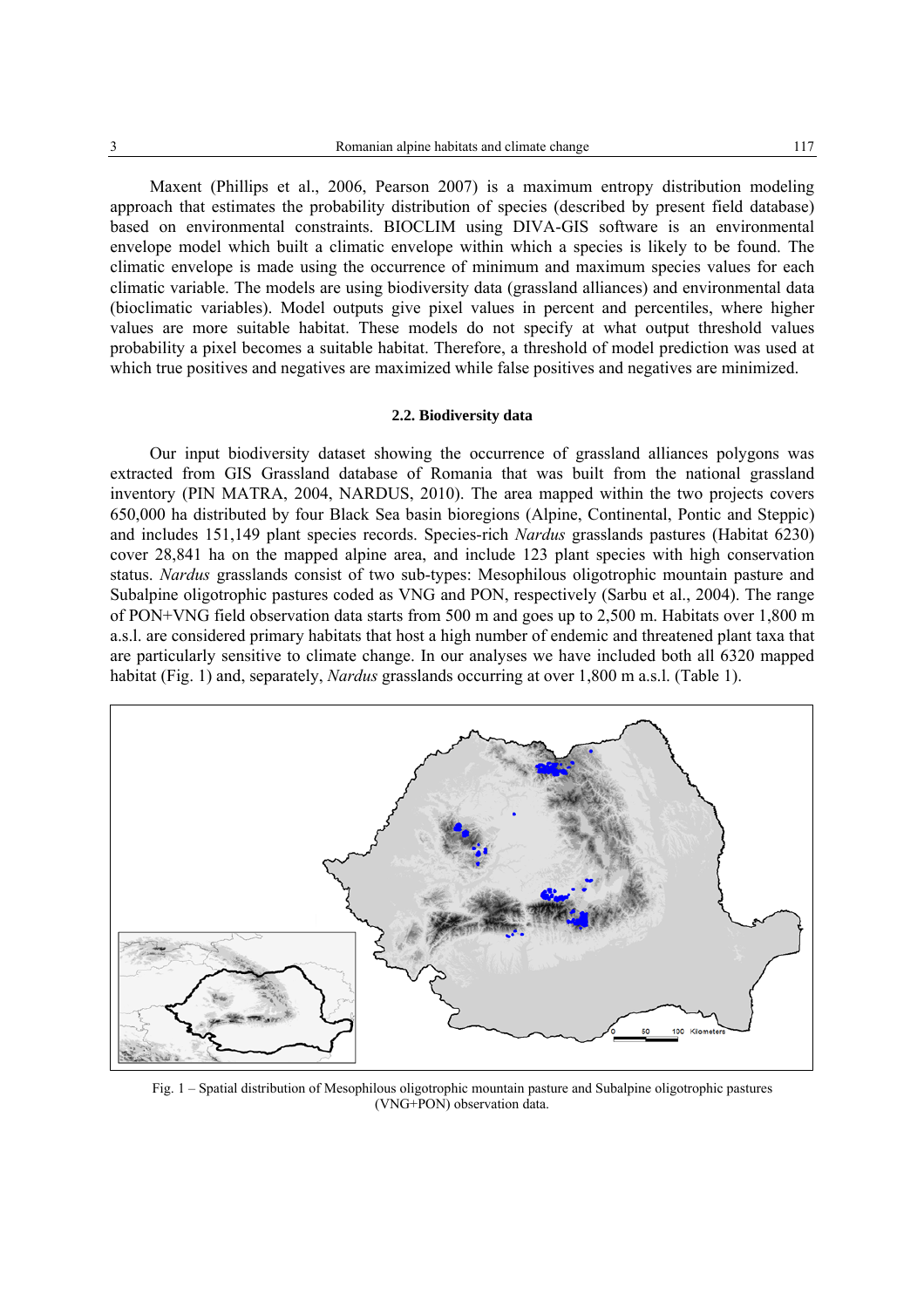Distribution of high altitude *Nardus* grasslands (field observation data)

| Altitude (m)    | Surface (ha) | Proportion |
|-----------------|--------------|------------|
| $1,800 - 1,900$ | 2,142        | 38%        |
| $1,900 - 2,000$ | 1.179        | 21%        |
| $2,000 - 2,100$ | 639          | 11%        |
| $2,100 - 2,200$ | 639          | 11%        |
| $2,200 - 2,300$ | 468          | 8%         |
| $2,300 - 2,400$ | 423          | 8%         |
| $2,400 - 2,500$ | 144          | 3%         |
| Total           | 5,634        | 100%       |

### **2.3. Environmental data**

The environmental datasets (Table 2) include 19 bioclimatic variables and four environmental layers (ESRI grids, 30 arc-seconds,  $\sim 1 \text{km2}$ ), digital terrain model (30m), slope (30m), soil map (100m) and Corine Land Cover 2006 (100 m). Present and future climate data sources of the climate data were provided by Worldclim dataset (Hijmans<sup>a</sup> et al., 2005), at: http://www.worldclim.org/current for current conditions (1950–2000) and http://www.worldclim.org/CMIP5 for future conditions (2000–2050 scenario) corresponding to a doubling of  $CO<sub>2</sub>$  emissions (Hijmans<sup>b</sup> et al., 2005). For Romania this future scenario corresponds to an average increase of annual mean temperature of 2.60°C (22%) and an average reduction of annual precipitation with 35 mm (6%).

*Table 2* 

List of environmental variables (ESRI grids, 30 arc-seconds resolution,  $\sim 1 \text{km}^2$ )

| <b>BIO1</b>      | Annual mean temperature                    | <b>BIO12</b> | <b>Annual Precipitation</b>            |
|------------------|--------------------------------------------|--------------|----------------------------------------|
| BIO <sub>2</sub> | Mean diurnal range (max temp $-$ min temp) | <b>BIO13</b> | Precipitation of Wettest Period        |
| <b>BIO3</b>      | Isothermality (BIO1/BIO7) * 100            | <b>BIO14</b> | Precipitation of Driest Period         |
| <b>BIO4</b>      | Temperature Seasonality (Coefficient of    | <b>BIO15</b> | Precipitation Seasonality (Coefficient |
| <b>BIO5</b>      | Max Temperature of Warmest Period          | <b>BIO16</b> | Precipitation of Wettest Quarter       |
| <b>BIO6</b>      | Min Temperature of Coldest Period          | <b>BIO17</b> | Precipitation of Driest Quarter        |
| <b>BIO7</b>      | Temperature Annual Range (BIO5-BIO6)       | <b>BIO18</b> | Precipitation of Warmest Quarter       |
| <b>BIO8</b>      | Mean Temperature of Wettest Quarter        | <b>BIO19</b> | Precipitation of Coldest Quarter       |
| <b>BIO9</b>      | Mean Temperature of Driest Quarter         | <b>DTM</b>   | Romanian digital terrain model         |
| <b>BIO10</b>     | Mean Temperature of Warmest Quarter        | <b>SLOPE</b> | Romanian slope model                   |
| <b>BIO11</b>     | Mean Temperature of Coldest Ouarter        | <b>SOIL</b>  | Romanian soil map                      |

#### **3. MODEL VALIDATION**

The Area Under the Receiver Operating Characteristic Curve (AUC) was used to examine the accuracy of models. AUC is calculated by plotting the true-positive fraction (sensitivity) against the false-positive fraction (1-specificity) for all test points across all possible probability thresholds (Fielding and Bell, 1997). The curve goes from (0.0) to (1.1) and a model that produces a curve with a high true-positive fraction at low values of the false-positive fraction is considered good. This is commonly quantified by calculating the area under the curve (AUC). AUC ranges from 0 to 1 where a value of 0.5 indicates that a model is no better than random and a value of 1 indicates that the model can discriminate perfectly between the presence and absence records. Model outputs give pixel values in percent and percentiles, where higher values are more suitable habitat. These models do not specify at what threshold probability a pixel becomes a suitable habitat. Therefore, we used a threshold probability at which true positives and negatives are maximized while false positives and negatives are minimized.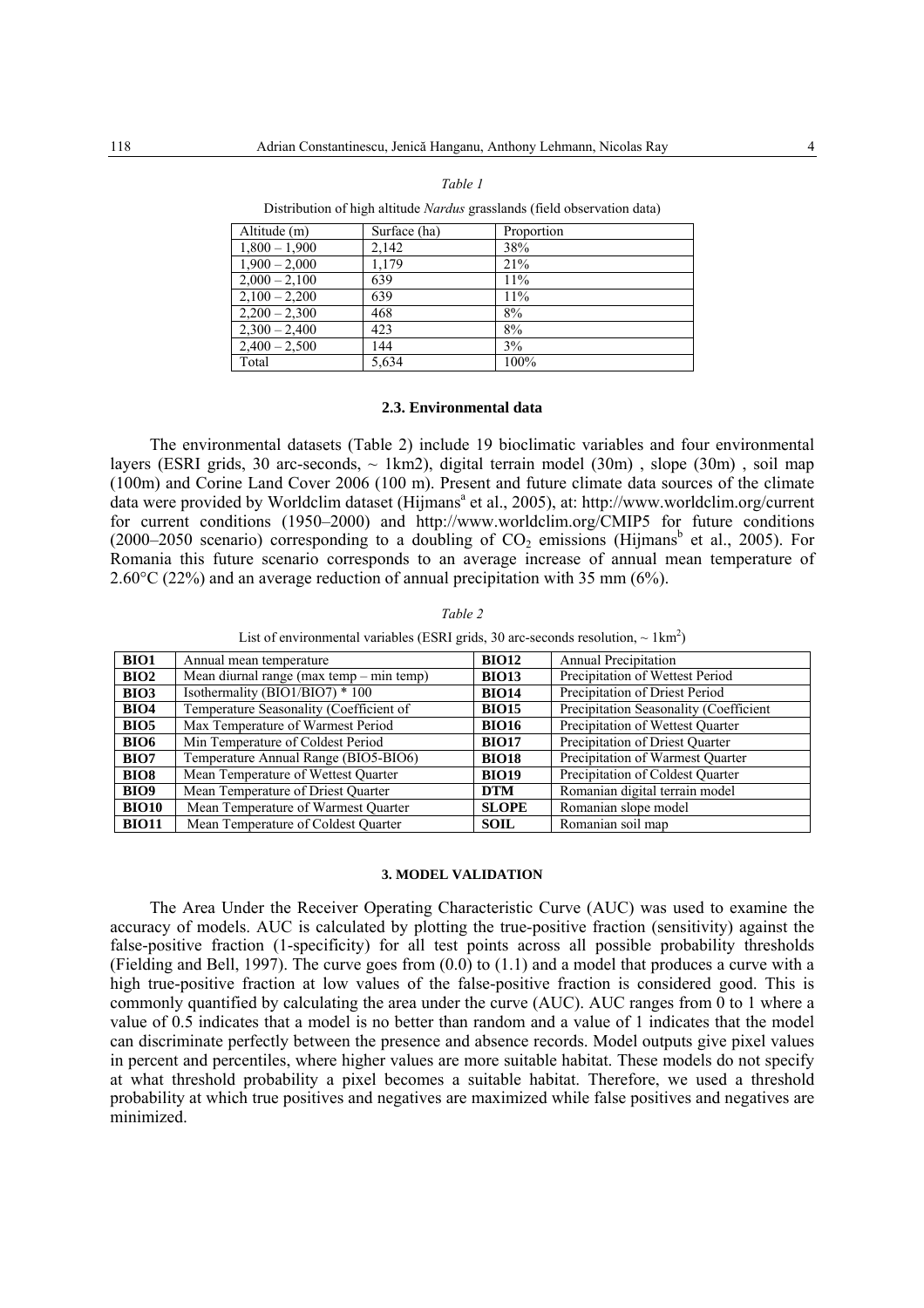Testing or validation is required to assess the predictive performance of the models. The ideal way to estimate the models performance is to use an independent set of data. In many cases this is not possible, therefore the most usual approach is to split the data into two partitions, a training set (2,235 records, 70%) and a test set (957 records, 30%) in order to have a quasi-independent data for model testing. Background points were randomly sampled from the full area.

The omission rate and predicted area for VNG+PON as function of cumulative threshold and the analysis of variable contribution using Maxent is shown in Fig. 2. The omission rate is calculated both on the training presence records, and on the test records. The environmental variable with highest gain when used in isolation is BIO16, which therefore appears to have the most useful information by itself. The environmental variable that decreases the gain the most when omitted is BIO15.



Fig. 2 – Maxent statistical outputs.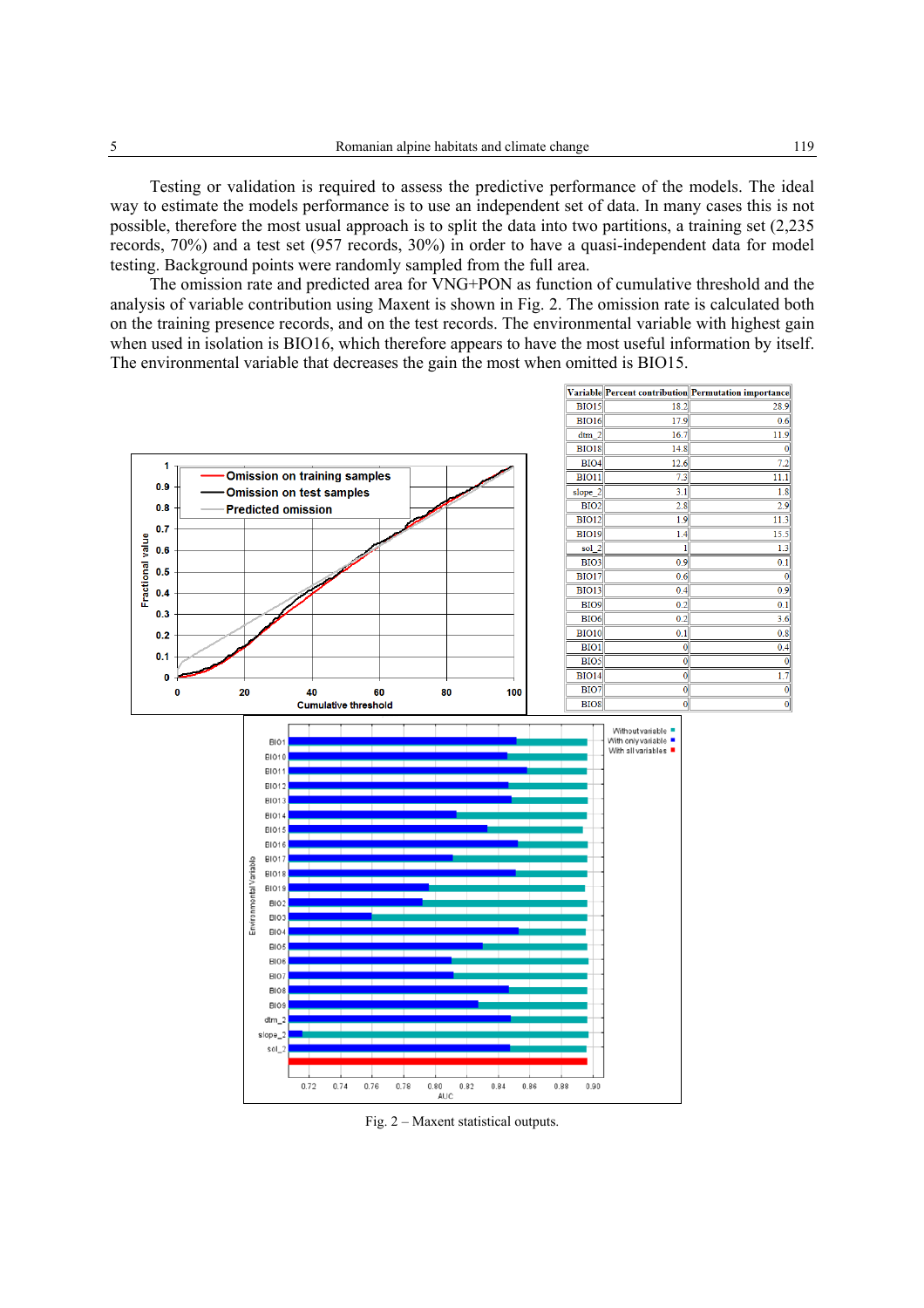

The Kappa correlation with threshold using DIVA-GIS is presented in Fig. 3.

# **4. RESULTS**

Both modeling methods yielded high values of AUC under the ROC curve (Fig. 4) for predicted mesophilous oligotrophic mountain pasture PON) + subalpine oligotrophic pastures (VNG .  $(BIOCLIM = 0.926$  and MAXENT = 0.901).

Present and future predicted geographical distributions of all PON+VNG habitats using Maxent (Fig. 5) and BIOCLIM (Fig. 6) show differences between the modeling approaches. Maxent predict smaller areas (12% less) of suitable habitat than BIOCLIM for present distribution. For the future climate scenario the surface with PON+VNG decreases by 31% with Maxent and by 26% with BIOCLIM (Figs 7 and 8).

Dynamics of changes show that both modeling techniques predict *Nardus* grasslands to be negatively affected by climate warming. The lost surface of the *Nardus* grassland habitat related to altitude for the double  $CO<sub>2</sub>$  scenario shows that MAXENT approach predicted higher values than BIOCLIM especially for alpine and sub-alpine areas above 1,750 m (Fig. 9, Table 3).



Fig. 4 – AUC values for BIOCLIM and Maxent.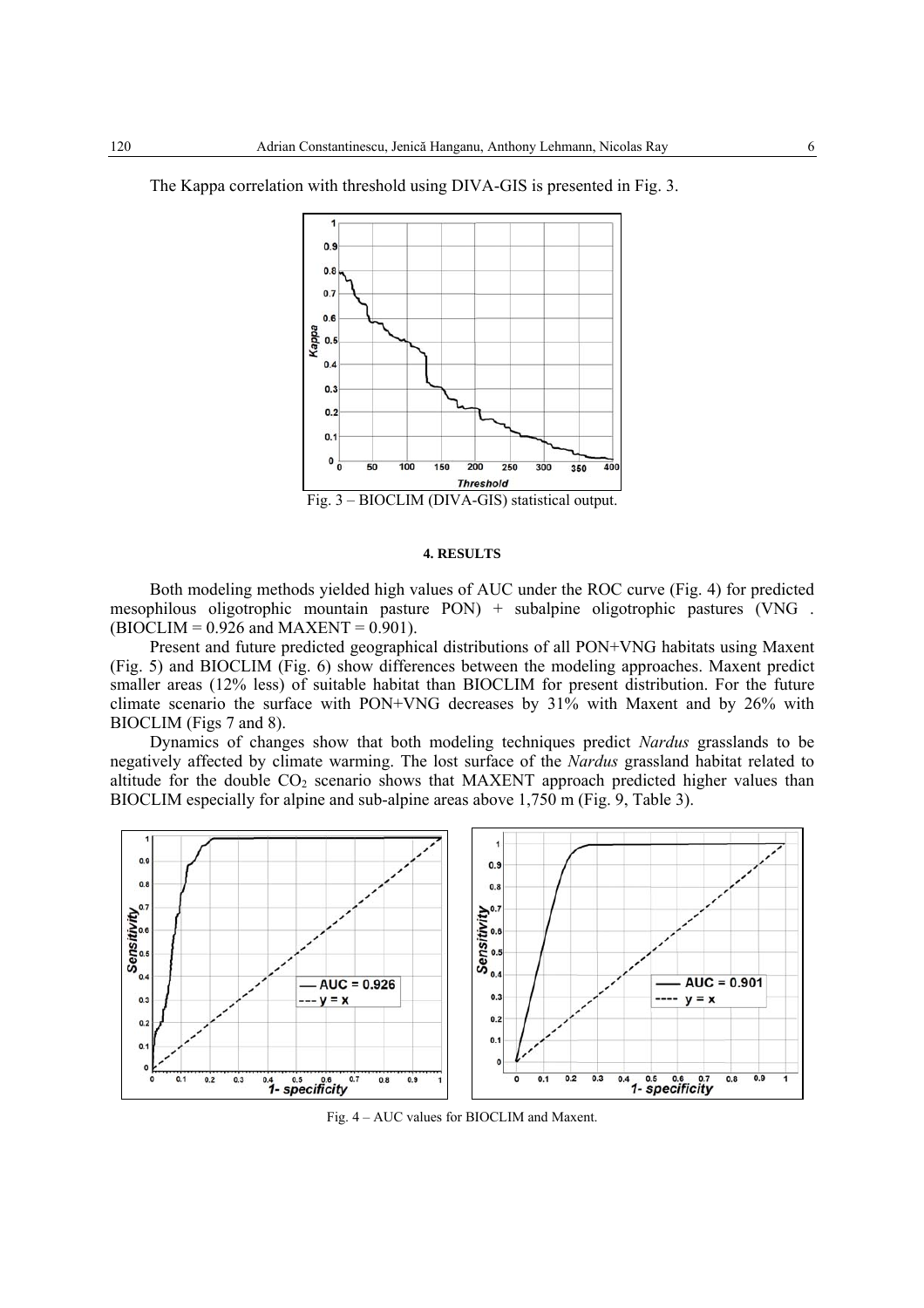

100 Kilometer

50



Fig. 5 – Present and predicted spatial potential distribution of PON+VNG habitats predicted by Maxent.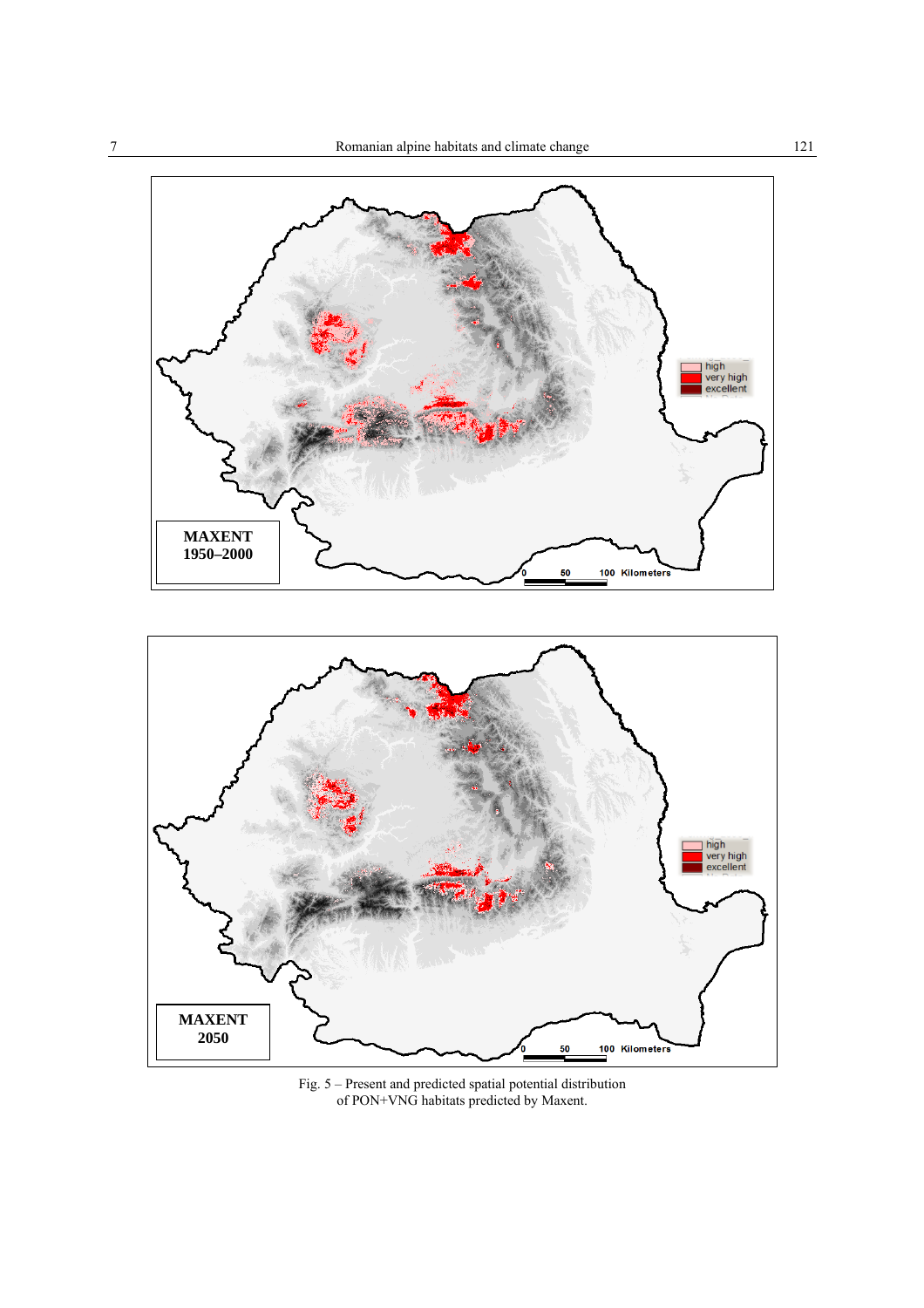

Fig. 6 – Present and predicted spatial potential distribution of PON+VNG habitats predicted by BIOCLIM.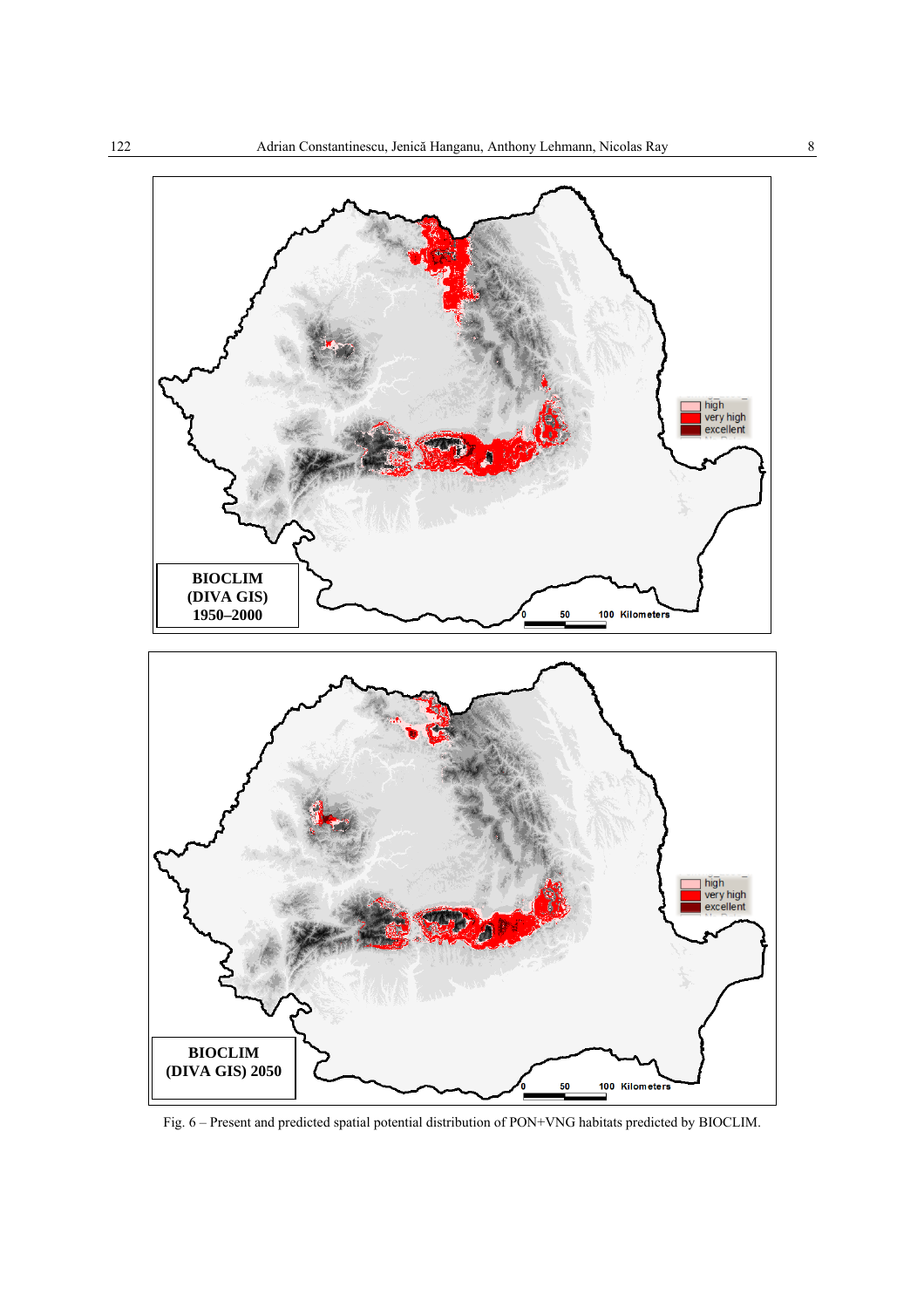Because model performance cannot be tested under future scenarios, it is not possible to say which modeling approach is performing better. Therefore, we combined the two results (lost areas layers for future scenario) into one spatial layer representing, with high probability, the lost surface for *Nardus* grassland habitat (Fig. 10).











*Table 3* 

| Lost surfaces of <i>Nardus</i> habitat (BIOCLIM and Maxent) related to altitude |  |  |
|---------------------------------------------------------------------------------|--|--|
|---------------------------------------------------------------------------------|--|--|

|               | <b>BIOCLIM</b> | <b>MAXENT</b> |                       |
|---------------|----------------|---------------|-----------------------|
| Altitude (m)  | S(ha)          | S(ha)         | Difference MAXENT (%) |
| $1000 - 1250$ | 80655          | 88703         | $9.07\%$              |
| 1250 - 1500   | 71240          | 84588         | 15.78%                |
| 1500 - 1750   | 38515          | 46511         | 17.19%                |
| 1750 - 2000   | 15540          | 20396         | 23.81%                |
| $2000 - 2250$ | 3433           | 4812          | 28.66%                |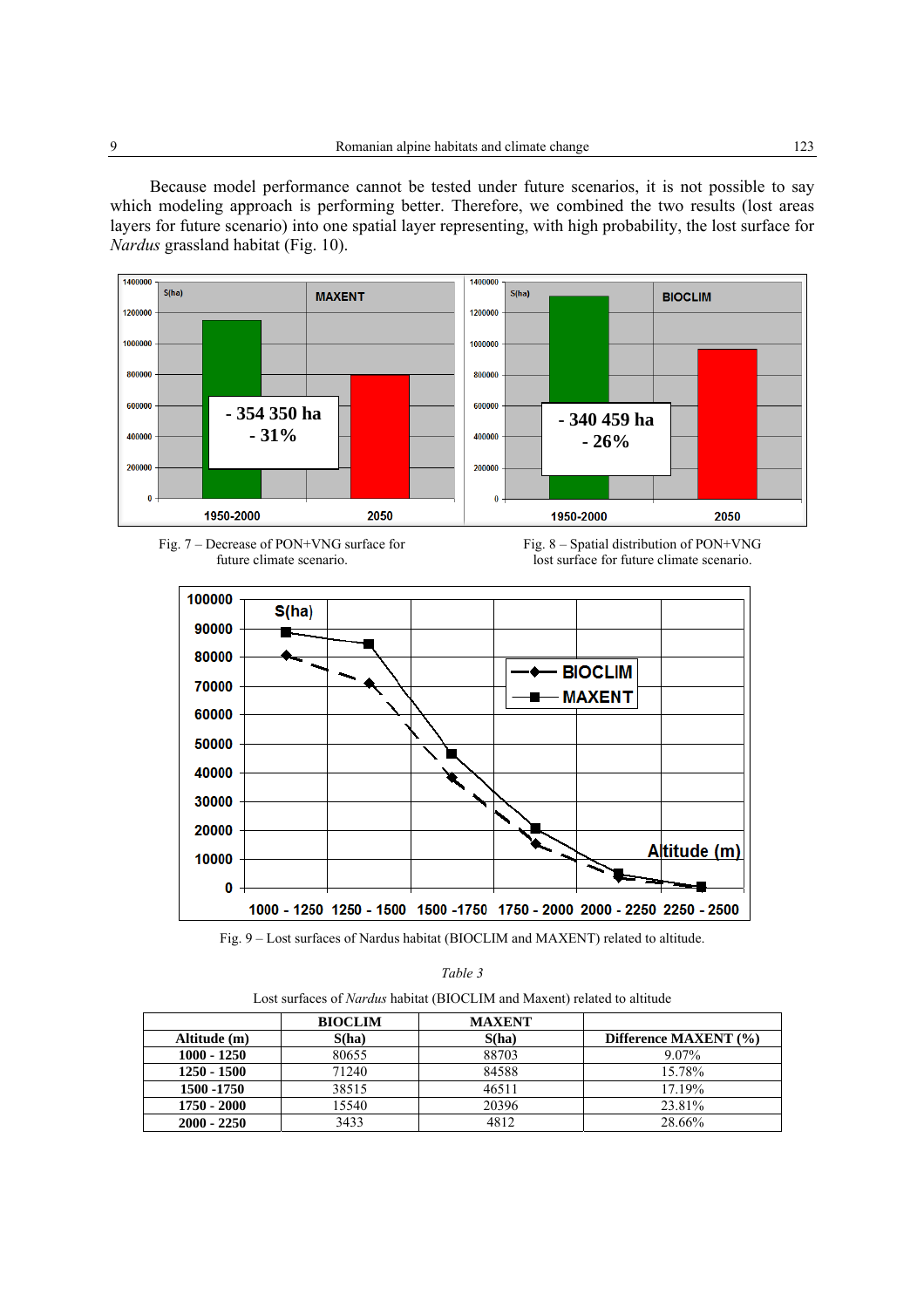#### **5. DISCUSSION**

### **5.1. Habitat distribution**

It is known that the optimum condition for the *Nardus* grassland is the low trophic status of the substrate. Hence, it is believed that climate change should not cause total destruction of the habitat (Daniel Scherrer\* and Christian Körner, 2011) as alpine terrain is, in fact, for the majority of species, a much safer place to live under conditions of climate change than is flat terrain which offers no shortdistance escapes from the novel thermal regime. However, climate change may lead to substantial changes in the species composition of different subtypes. Sub-types in transition from wet grasslands, and those occurring in high-altitude mountainous areas, especially chionophile types, are probably the most vulnerable (Galvánek D. & Janák M., 2008). Alpine species should be at higher risk of local extinction than subalpine species or species distributed down to lower elevations, as the latter have a wider elevation tolerance and thus a lower risk of local extinction (Antoine Guisan & Jean-Paul Theurillat, 2001). Pauli et al., 2007 reported a slow shift of the species of alpine communities into nival and subnival habitats. Experiments by Herben et al., 2003, in the Krkonoše (Czech Republic), demonstrated that the weather may strongly influence competition among species on mountainous *Nardus* grasslands, and thus changes in weather resulting from climate change could lead to changes in species composition. At the level of the year 2050, our results show a decrease of the area occupied by Mesophilous oligotrophic mountain pasture and Subalpine oligotrophic pastures of 27% by MAXENT and 77% by BIOCLIM.



Fig. 10 – Lost surface of Nardus grassland habitat (combined Maxent and BIOCLIM).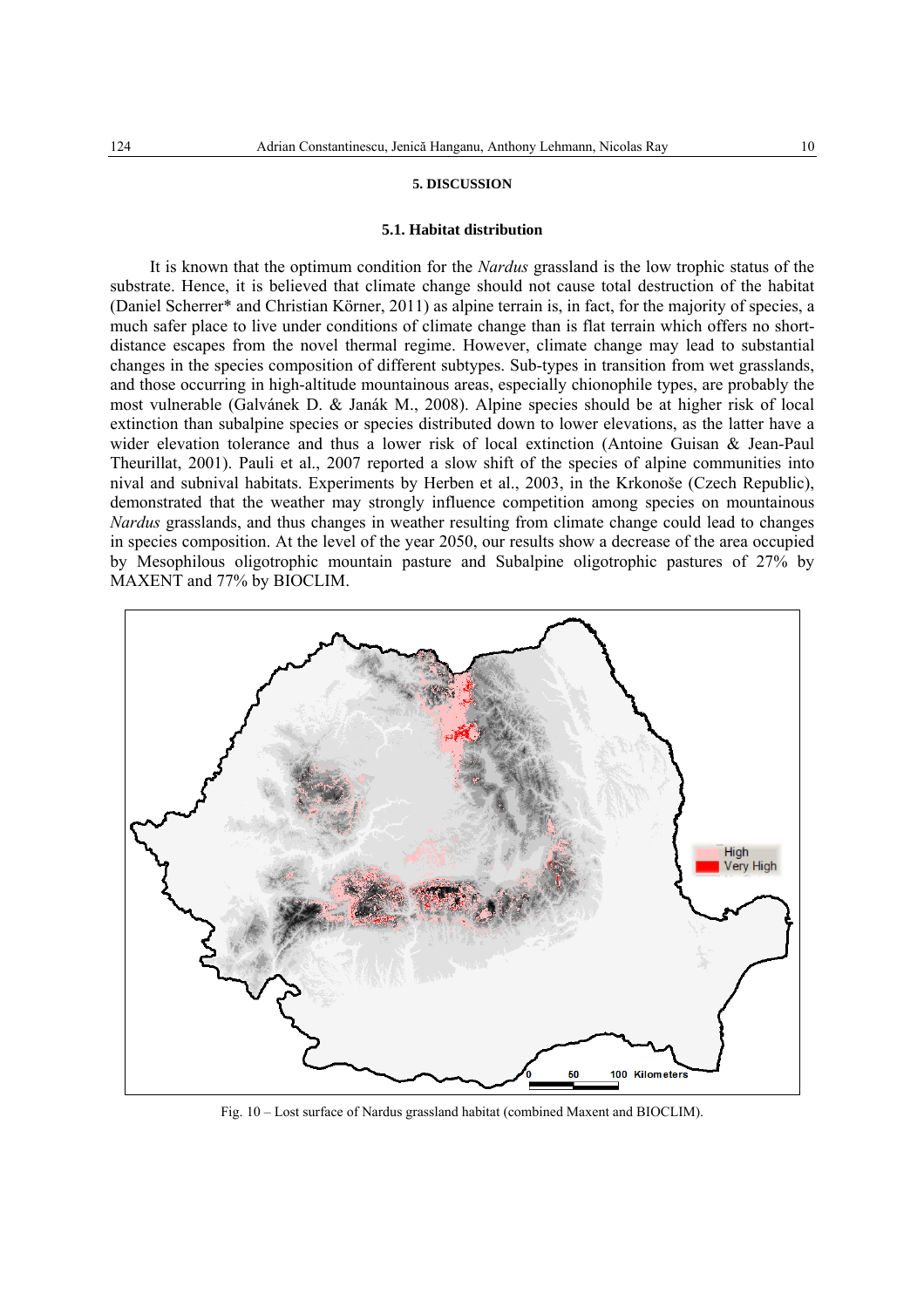### **5.2. Choice between BIOCLIM and MAXENT**

Maxent predicts smaller areas of studied suitable habitat than BIOCLIM (DIVA-GIS) model does. Also, the lost surface of the *Nardus grassland* habitat related to altitude for the future scenario (double  $CO<sub>2</sub>$ ) shows that the Maxent approach predicted higher values than BIOCLIM especially for alpine and sub-alpine areas. Maxent, with a higher model strength, can be considered to have a higher likelihood of occurrence in all suitable habitat areas. In other words, the confidence in the prediction of suitable habitat is greater with all Maxent models (Elith et al., Alan, 1997). Model uncertainty can lead to choose ensemble forecasting like Biomod (Thuiller et al., Ecography 2009). Future improvements are necessary for calibration and validation of the models. The main issue is to get available *in situ* data for the species and habitats.

### **6. POLICY ASPECTS**

Recognizing the importance of the species-rich *Nardus* 6230 habitat the European Commission (DG ENV B2) commissioned the Management of Natura 2000 network. The report (Galvánek D. & Janák M., 2008) has identified several stress factors on this habitat: eutrophication, inappropriate grazing practices, land abandonment, low management intensity, afforestation, tourism and skiing activities, and climate change effects. It is supposed that high alpine *Nardus* natural habitats do not require management measures while all other *Nardus* grassland semi-natural need active management measures mainly by adequate grazing, mowing and most importantly the ban on fertilization. In Romania, the grassland area, dominated by Nardus *stricta* L., covers 200,000 ha (Samuil & Vintu, 2012). Our estimates of high altitude *Nardus* grassland is 29,863 ha by BIOCLIM and 74,324 ha by MAXENT. The perspective of climate change for 2050 shows important reduction of Mesophilous oligotrophic mountain pasture and Subalpine oligotrophic pastures (habitat 6230) to 6`987 ha by BIOCLIM and 54`578 ha by MAXENT. In Romania *Nardus* stricta is mainly influenced by Ca++ concentration in soil litter (Bărbos & Sima, 2008). The disappearance or degradation of *Nardus* habitat is through change in soil pH indirectly driven by inadequate management such as overfertilization, overgrazing, and land abandonment (N. Ştefan, 2013 pers. Com.). This results in loss of species, grazing resources and landscape attractiveness. Active management such as stopping fertilization, overgrazing, or maintenance by adequate grazing and mowing can prevent degradation of semi-natural *Nardus* habitat.

We have also found that climate change may reduce the area of the high Alpine natural habitat but in this case the loss can be tackled only by global measure to prevent or reduce climate change induced by human activities. However, the trend of biodiversity is to decline globally despite a few encouraging achievements and increased policy action (CBD, 2010) (Stuart et. al., 2010). Composite Report on the Conservation Status of Habitat Types and Species as required under Article 17 of the Habitats Directive (EC, 2009<sup>a</sup>) enforces that "Protecting biodiversity is a priority for the European Union and for our policies to be successful we must have a comprehensive and reliable measure of the status of our biodiversity".

Key policy instruments are the EU Birds and Habitats Directives  $(EC, 2009<sup>b</sup>)$   $(EC, 2010.)$  that aim at a favourable conservation status for selected species and habitats. The second main strand of policy action is the integration of biodiversity concerns into sectoral policies for transport, energy production, agriculture, forestry and fisheries. This is aimed at reducing the direct impacts from these sectors, as well as their diffuse pressures, such as fragmentation, acidification, eutrophication and pollution (OECD, 2006). Dedicated adaptation by Europe is urgently needed to build resilience against climate impacts. Adaptation (EC,  $2009^{\circ}$ ) "is a first step towards an adaptation strategy to reduce vulnerability to the impacts of climate change, and complements actions at national, regional and even local levels". It has to be integrated in the policy of nature and biodiversity protection.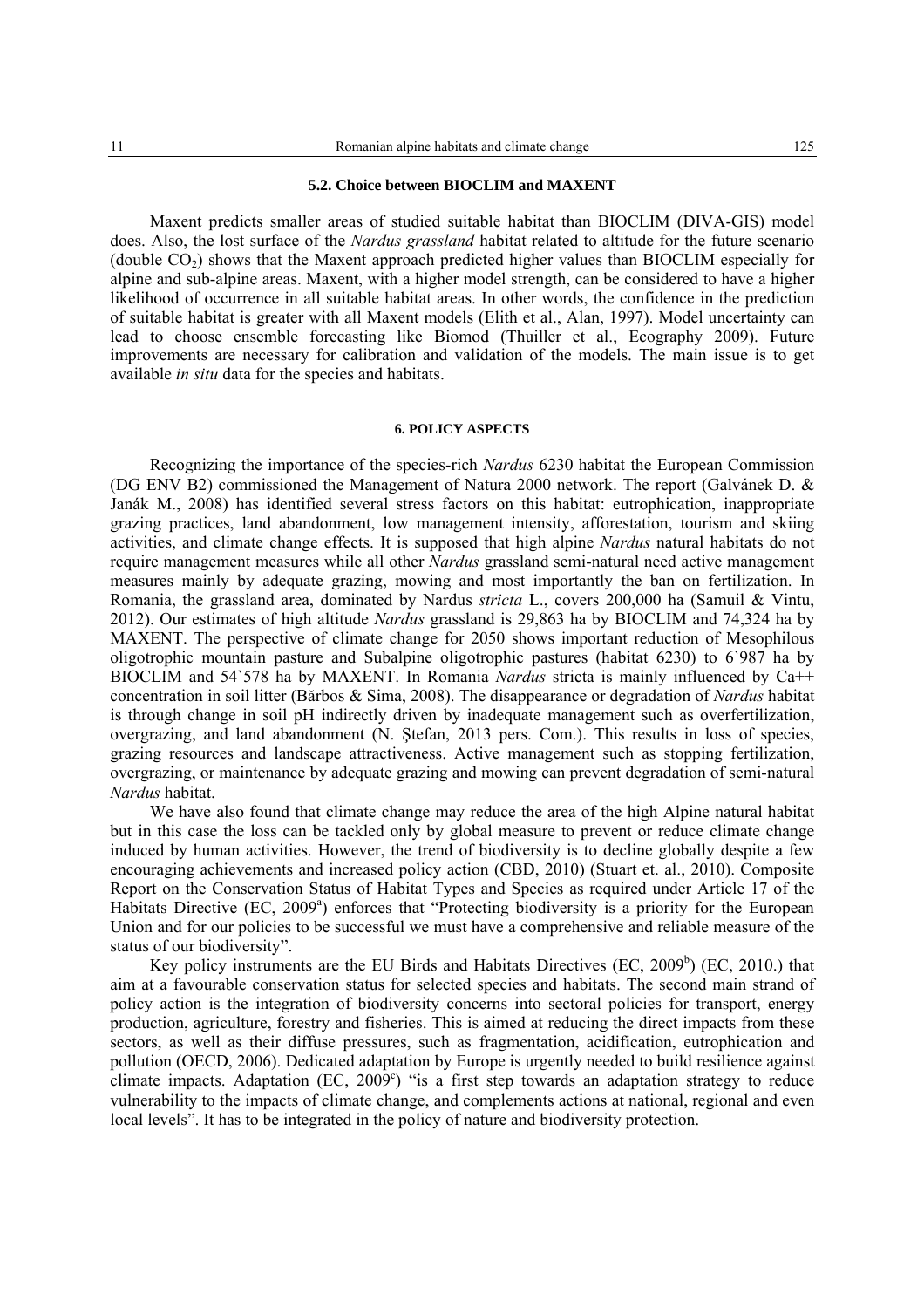However, the EU White Paper (EC, 2009<sup>c</sup>) on Adaptation recognizes that limited knowledge is a key barrier and calls for a stronger knowledge base. To address related gaps, the creation of a European clearinghouse on climate change impacts, vulnerability and adaptation is foreseen. This aims to enable and encourage the sharing of information and good adaptation practices between all stakeholders. Our finding, mainly forecast distribution maps of *Nardus* habitat, may be of use to highlight sensitive areas at threat by climate changes warning to further take adequate measure to the negative effect of climate evolution as it is now. The results are seen to be of interest to policy decision-makers. Disseminations of the results and maps via the EnviroGRIDS portal, for example, is key for further reporting to Environmental Agencies for requesting stronger action to reduce the human impact on climate change.

### **7. CONCLUSIONS**

Maxent and BIOCLIM were used to create spatial distribution models for Mesophilous oligotrophic mountain pasture and Subalpine oligotrophic pastures. Models were run with 1950-2000 averaged bioclimatic data and double atmospheric  $CO<sub>2</sub>$  concentration scenario for the perspective of the year 2050. In our analyses we have included once all 6320 mapped habitat with Nardus grasslands. Under 1950 - 2000 climate scenario, both models exhibited high AUC values  $(> 0.9)$ . The predicted geographical distribution of PON+VNG habitat modeled by Maxent and BIOCLIM shows differences between the modeling approaches, with Maxent predicting smaller areas (12% less) of suitable habitat than BIOCLIM. For the future climate scenario (double CO2) the surface with PON+VNG decreases with 31% for Maxent and 26% for BIOCLIM. However both models show significant shifts of the *Nardus* habitat due to climate change.

# **Acknowledgements**

This work was supported by FP7 enviroGRIDS project no. 226740 and the resulted outcomes, *Nardus* habitat maps distribution are available as GIS layers upon request.

### **BIBLIOGRAPHY**

Alan, H., Fielding, John, F., Bell. (1997), *A review of methods for the assessment of prediction errors in conservation presence/absence models*, Environmental Conservation, **24** (*1*), pp. 38–49, Foundation for Environmental Conservation.

Bărbos, M.I., Sima, N. (2008), Proiect LIFE05NAT/RO/000176: *"Habitate prioritare alpine, subalpine şi forestiere din România"*, Recomandări de management pentru habitatul 6230\* Pajişti montane de Nardus bogate în specii pe substraturi silicioase.

- CBD (2010), *Global Biodiversity Outlook*, **3**, Secretariat of the Convention on Biological Diversity, Montréal.
- EC (2009<sup>a</sup>), *Composite Report on the Conservation Status of Habitat Types and Species as required under Article 17 of the Habitats Directive*, Brussels, 13.7.2009 COM (2009) 358 final.
- EC (2009<sup>b</sup>), *Environment Policy Review* 2008, COM (2009) 304.
- EC (2009<sup>c</sup>), *White paper, adapting to climate change: towards a European framework for action, COM (2009) 147 final.*

EC (2010), *Commission Staff Working Document – 2009 Environment Policy Review*, SEC (2010) 975 final.

EEA (2010), *The European environment – state and outlook 2010: synthesis*, European Environment Agency, Copenhagen.

EEA-JRC-WHO (2008), *Impacts of Europe's changing climate – 2008 indicator based assessment*, Joint EEA-JRC-WHO report, Office for Official Publications of the European Communities, Luxembourg.

- Elith, Jane, Graham, Catherine H., Anderson, R. P., Dudík, M., Ferrier, S., Guisan, A., Hijmans, R.J., Huettmann, F., Leathwick, J.R., Lehmann, A., Li, J., Lohmann, Lucia G., Loiselle, Bette A., Manion, Glenn, Moritz, C., Nakamura, M., Nakazawa, Y., Overton, J. McC., Peterson, A. Townsend, Phillips, S.J., Richardson, Karen, Scachetti-Pereira, R., Schapire, R.E., Soberón, J., Williams, S., Wisz, Mary S., Zimmermann, N.E. (2006), *Novel methods improve prediction of species, distributions from occurrence data,* ECOGRAPHY, **29**, pp. 129–151.
- Galvánek, D., Janák, M. (2008), *Management of Natura 2000 habitats, 6230 \* Species-rich Nardus grasslands*, ©2008 ISBN 978-92-79-08336-5 European Commission, Technical Report 2008 14/24.